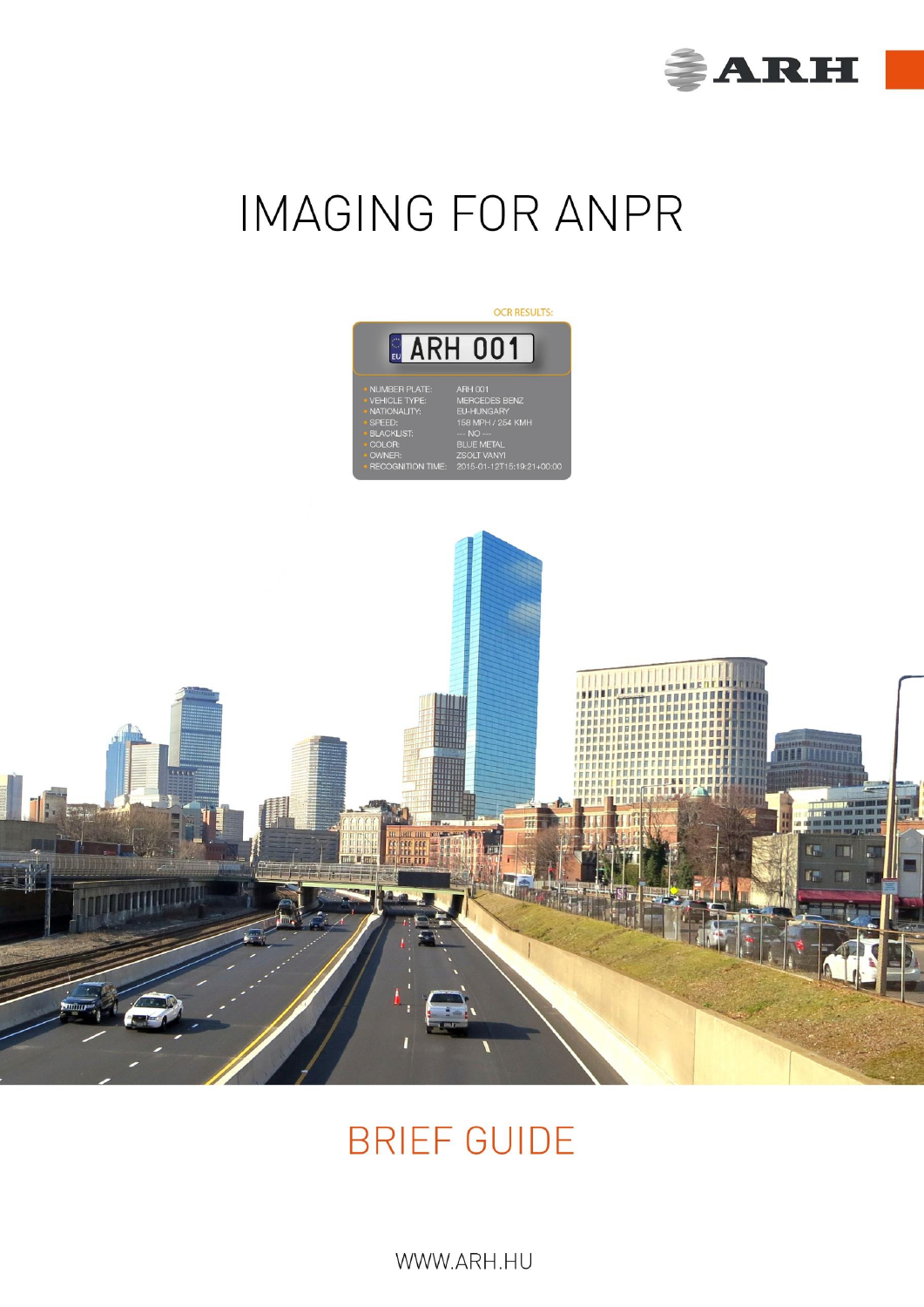## **IMAGING FOR ANPR**

Document version: 2016-12-21

### Table of Contents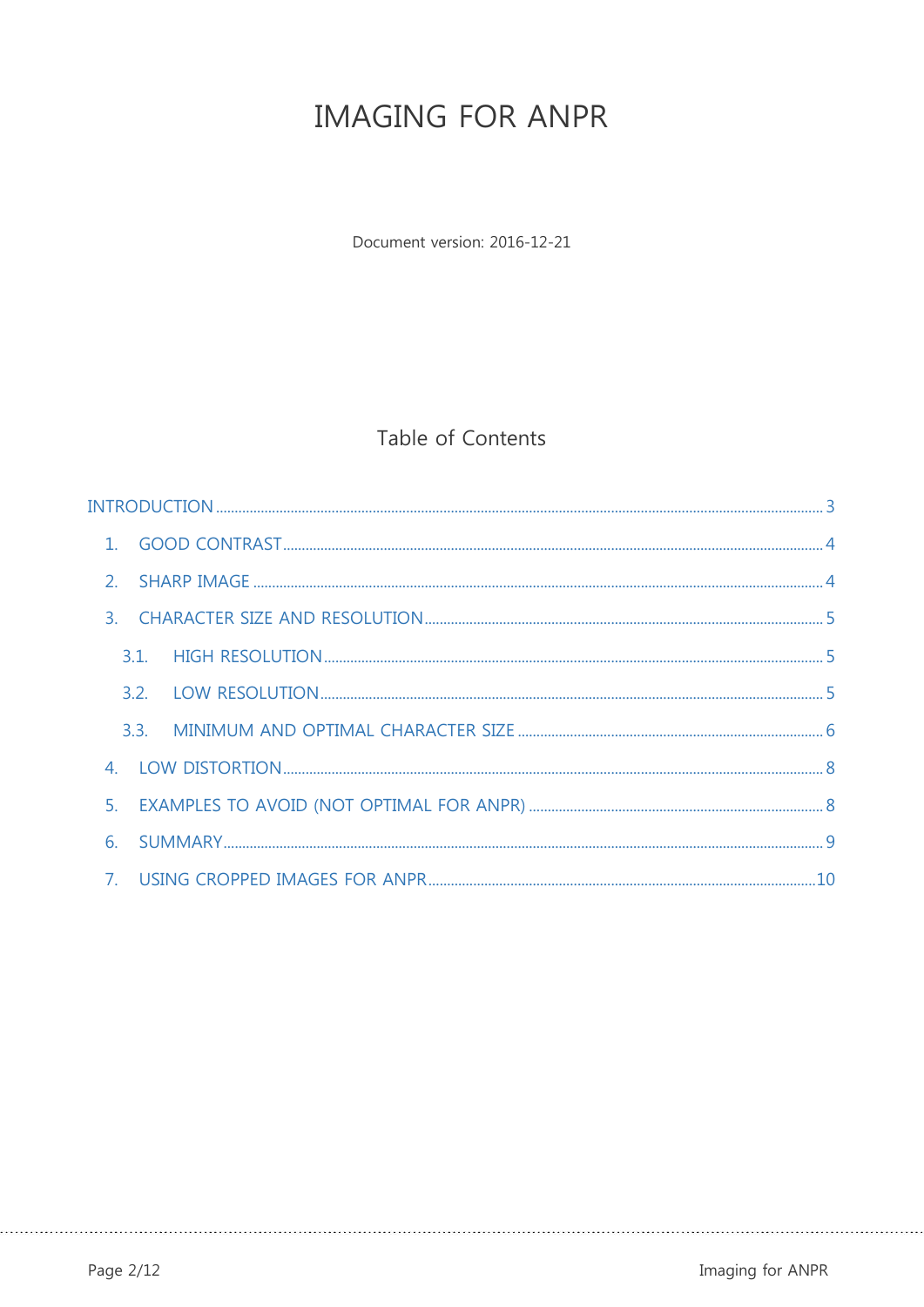## <span id="page-2-0"></span>INTRODUCTION

The image that is loaded into the CARMEN® engine can be provided by an image source of any kind. It could be supplied by either a digitized analog signal or by a digital camera. However, what is more important that not all images are usable for ANPR (Automatic Number Plate Recognition). In fact, the CARMEN® engine and ANPR in general require a set of specific criteria to be met when it comes to images. Thankfully, these criteria can be well defined. This guide will present what these criteria are and will also discuss them in detail.

#### **D** Note

In general when discussing ANPR systems, the phrase "good quality images" refers to the fact that the images used meet the criteria detailed in this document.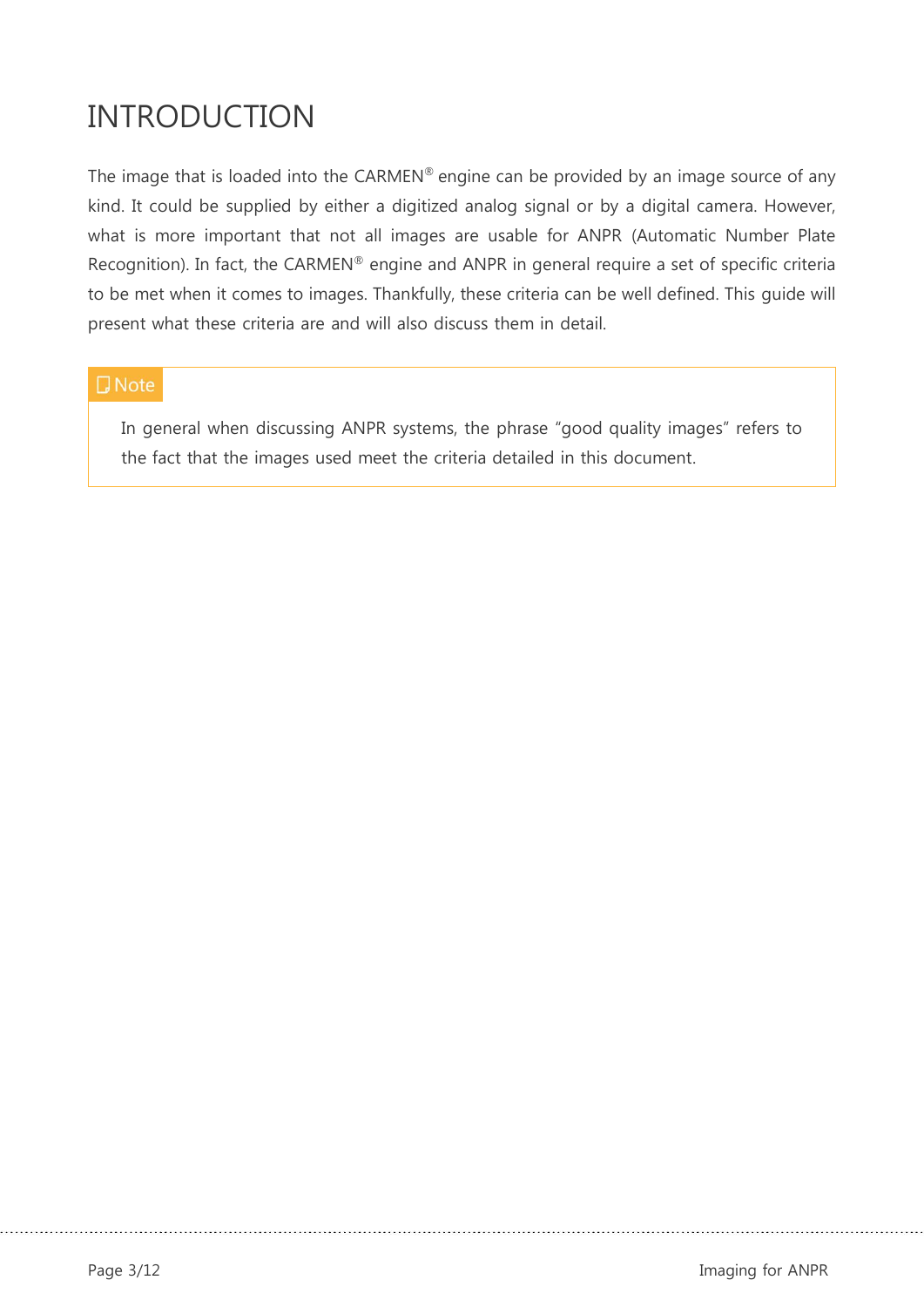## <span id="page-3-0"></span>1. GOOD CONTRAST

In order to be able to differentiate the character from the background, there has to be a certain contrast between the two. The criteria for this is not for high contrast, but rather, a consecutive average difference. Of course, the higher the contrast the better, but having low dispersion in contrast ratio (minimal blur on the edges) is more important.



Figure 1: An image with good contrast. The characters on the license plate are clear.



Figure 2: An overexposed image on which the license plate is barely visible.  $\boldsymbol{\times}$ 

### <span id="page-3-1"></span>2. SHARP IMAGE

Having adequately sharp images is also crucial. One general rule that can be applied to OCR is that if the characters can be recognized by a human, then the engine will also recognize them. This rule applies the other way around as well: if one cannot read the characters properly and easily, there is a low probability that the engine will recognize the license plate. It is also worth noting that blurring can be caused by many other factors and not just small image size.





Figure 3: An adequately sharp image.  $\bullet$  external to read license Figure 4: A blurry image with a hard to read license plate. **x**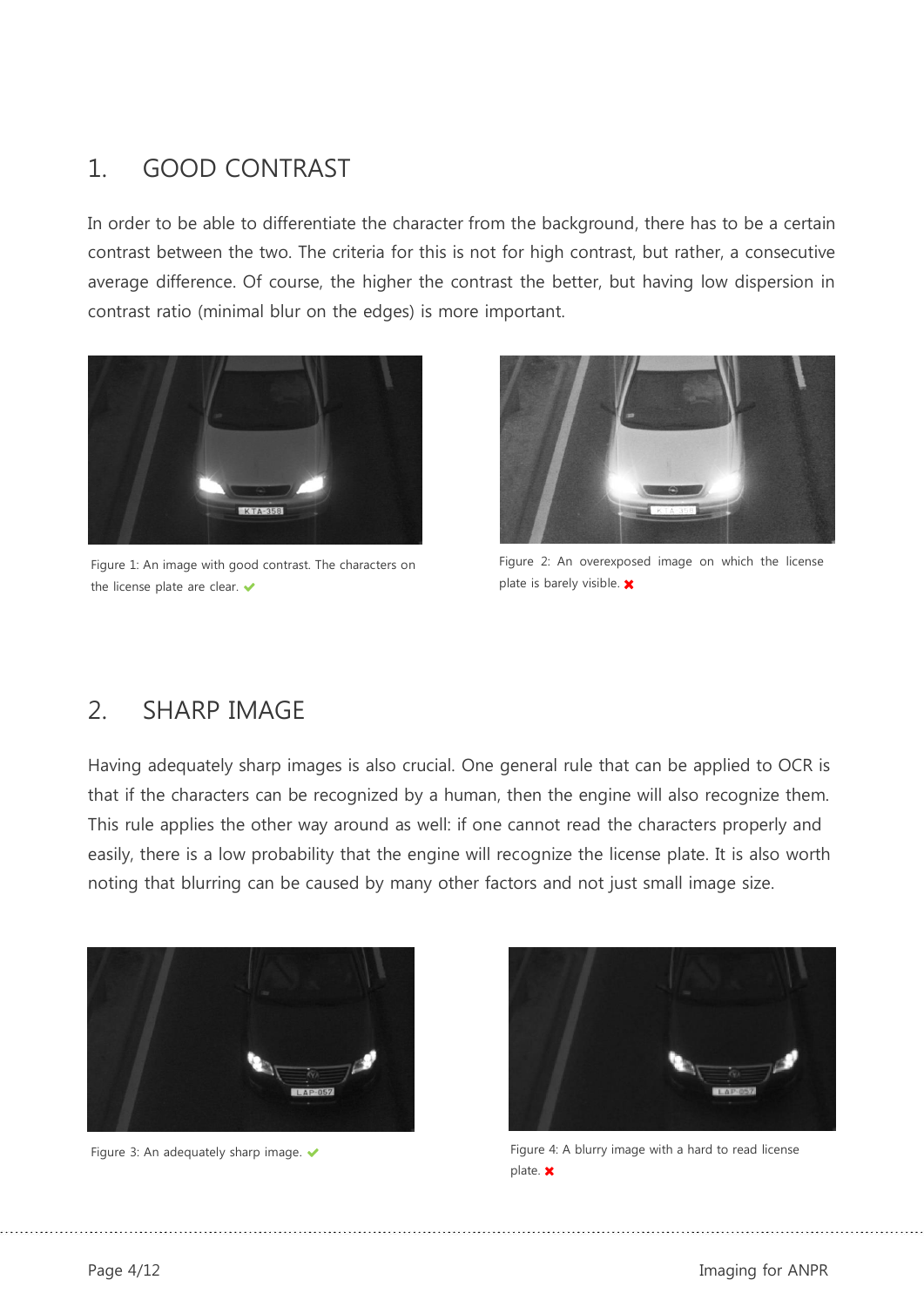## <span id="page-4-0"></span>3. CHARACTER SIZE AND RESOLUTION

Optimal size of characters on the given image is essential. In terms of character size there is one typical misconception. Many think that the higher the resolution, the better. This statement however, is not true. Neither images with too high or too low resolution will work properly.

#### <span id="page-4-1"></span>3.1. HIGH RESOLUTION

High-resolution (macro) images contain a lot of redundant data. Characters can be easily defined based on the edges of a character. No other information is needed. So much so, that the pixels within a character are irrelevant in terms of shape/pattern recognition. These are just pixels that waste the resources of computation. Therefore, resolution is optimized for a certain character size. Although this size can be adjusted, it has to be noted that adjusting the default character size can cause problems if characters are too tall.



Figure 3: A good image with adequate resolution, not to high, not to low.  $\checkmark$ 



Figure 4: Macro image with enormous amounts of redundant data. The character size is about 55  $\times$  105 pixels.  $\times$ 

#### <span id="page-4-2"></span>3.2. LOW RESOLUTION

Images containing less information than what the engine needs should be considered as low resolution images. Of course, it has to be noted that even if the characters are smaller in resolution than the required minimum, the engine may deliver correct results, but it will not consistently recognize these images. If one would feed the engine a few thousand low resolution images, the recognition rate would drop over time.

Page 5/12 Imaging for ANPR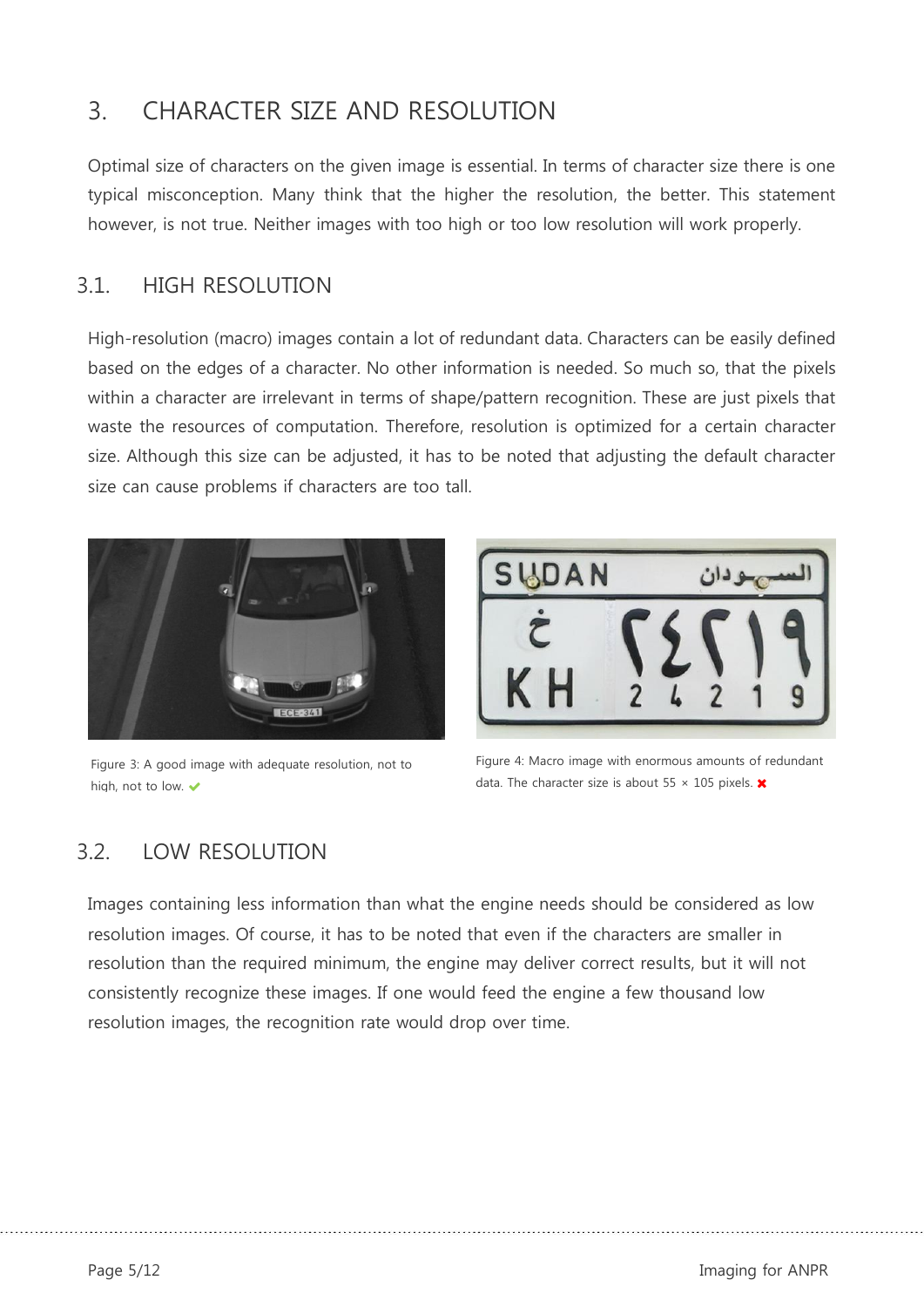#### <span id="page-5-0"></span>3.3. MINIMUM AND OPTIMAL CHARACTER SIZE

The optimal size of a character for an ANPR task is at least 16 pixels in height for Latin characters. For Arabic characters the minimum height is 20 pixels.





Figure 5: Optimal character size with optimal resolution for OCR: HD image. ✔

A general rule of OCR is that the smallest unit that defines the recognized object has to be 2x2 pixels. In terms of ANPR, the smallest unit is the width of the line that compromises the characters on the license plate. In order to get this line width, the minimum height of the characters has to be 16 pixels.

The characters can of course be taller (and will be if higher resolution cameras are used), the 16 pixel height is just the minimum value. But do note that if the character height is less than 16 pixels, then the recognition rate will drop drastically. The same is true if the characters are too high. At around 40-50 pixels, the recognition will again drop and sooner or later will reach 0%.



Figure 8: Example of a license plate with Arabic characters.

Arabic, Chinese, Korean, etc. license plates however are an exception to the 16 pixel minimum rule. For the engine to reliably recognize these characters, a higher resolution is needed. The rule applies to all license plate types where the text contains non-Latin characters. There are multiple reasons for this,

the easiest and most simple example is the Arabic "0" (zero), which is a simple dot. The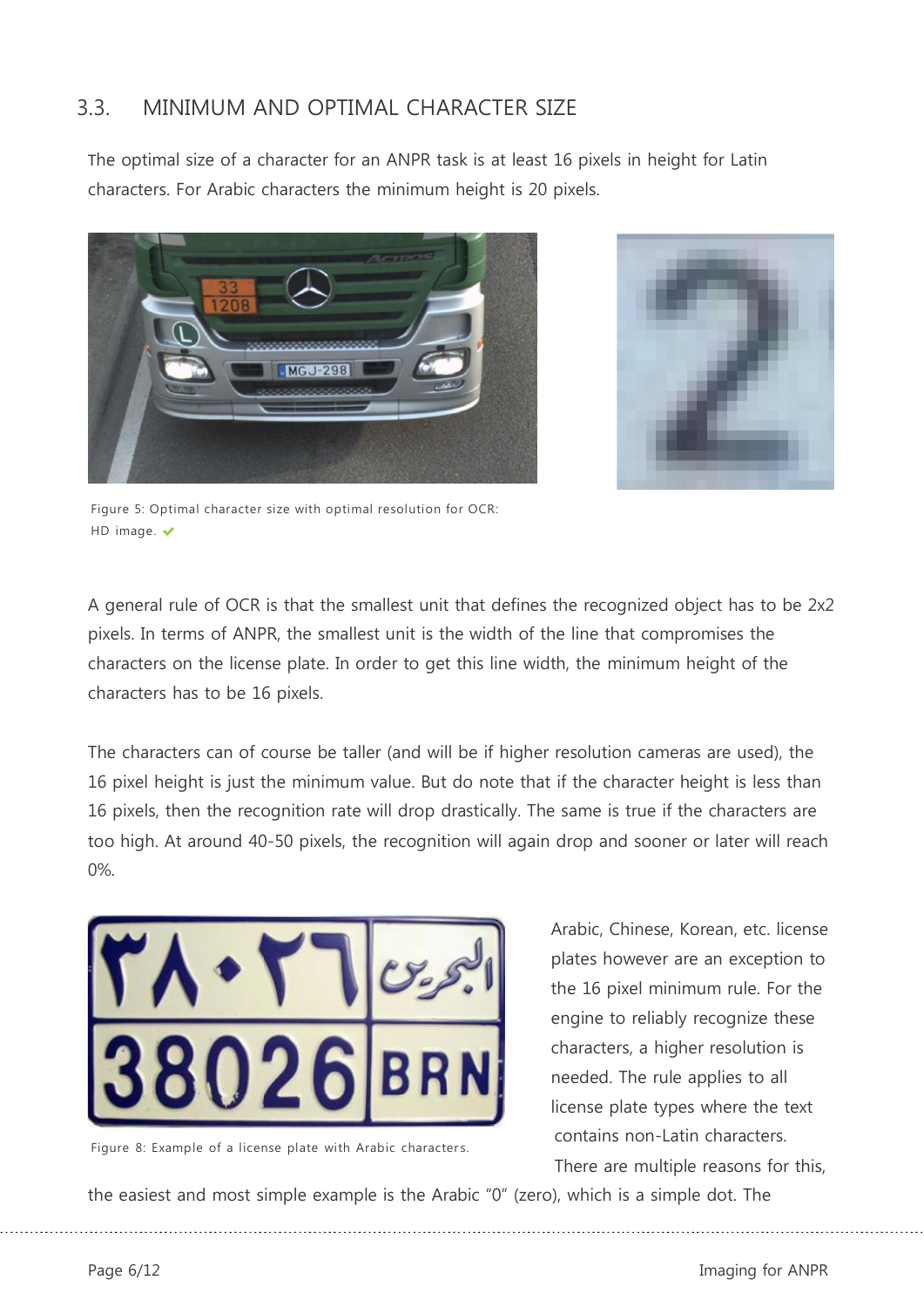CARMEN® engine is very robust; therefore, it has the capability of filtering noise from the image. A dot, if it is too small, can recognized by the engine as noise in the image. However, if it is sufficiently big, CARMEN® will recognize it more effectively without making mistakes.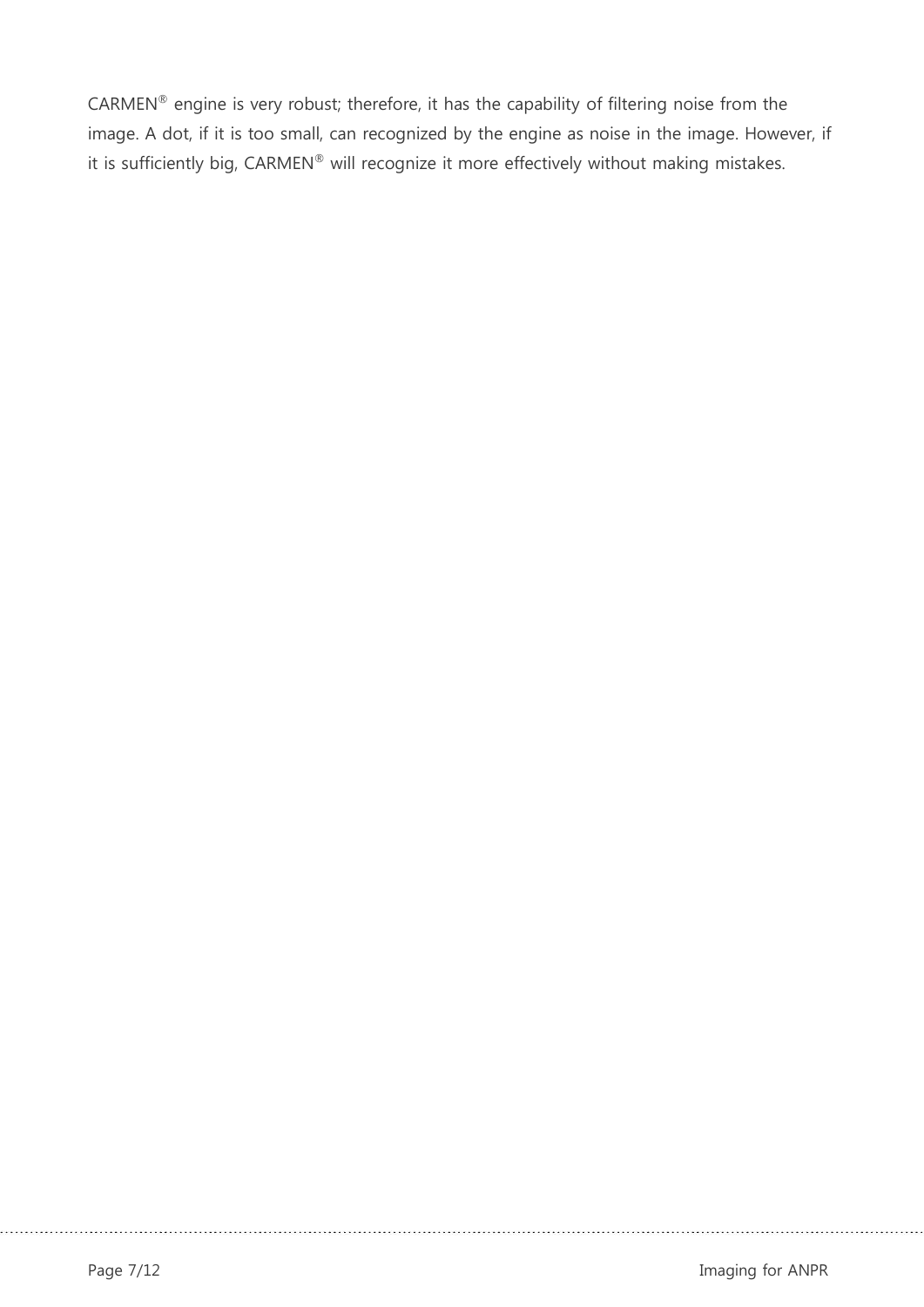## <span id="page-7-0"></span>4. LOW DISTORTION

The camera which acts as the image source for OCR can be installed in many ways. There exist multiple installation positions that can help in providing optimal images with minimal distortion. However, there are many cases when the camera cannot be installed in these position causing the object (license plate) to become distorted on the image. This is why the OCR engine was built to tolerate a 30˚ angle. However, if the pan or tilt angles of the camera exceed 30˚, distortion may significantly reduce recognition and performance rates.

### <span id="page-7-1"></span>5. EXAMPLES TO AVOID (NOT OPTIMAL FOR ANPR)





HIGH DISTORTION BAD LIGHTING CONDITIONS (SHADOW AND STRONG LIGHT)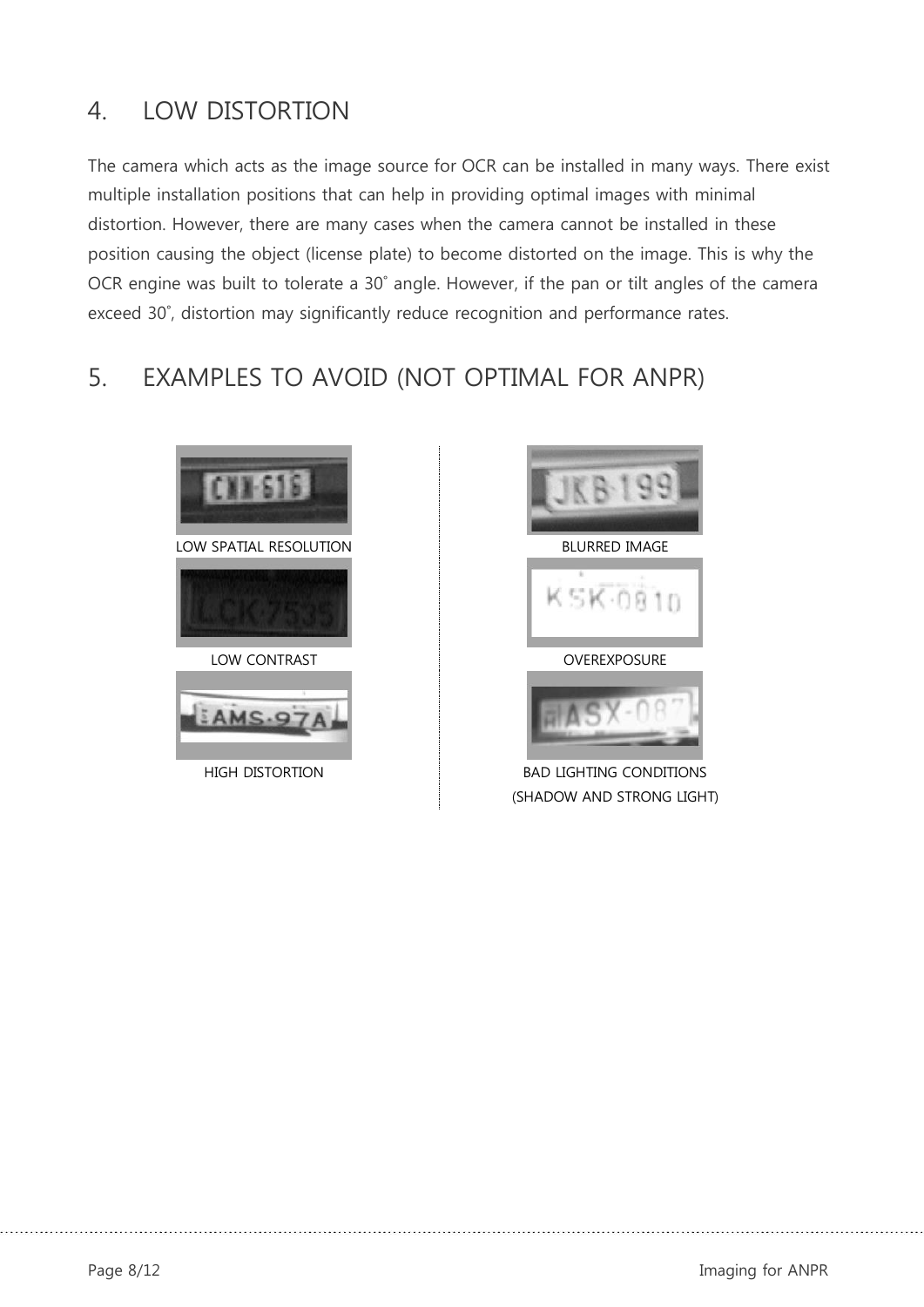## <span id="page-8-0"></span>6. SUMMARY



Figure 6: Minimum character height.

• Is taken under good lighting conditions

To summarize, the images provided to the engine should meet the following requirements:

- A consecutive average difference in contrast.
- Adequate sharpness.
- Minimal distortion.
- The picture has to contain the whole license plate on which the characters are:
	- o at least 16 px high in case of Latin characters
	- o at least 20 px high in case of Arabic, Chinese, or any other special characters
	- o not more than 50px in either case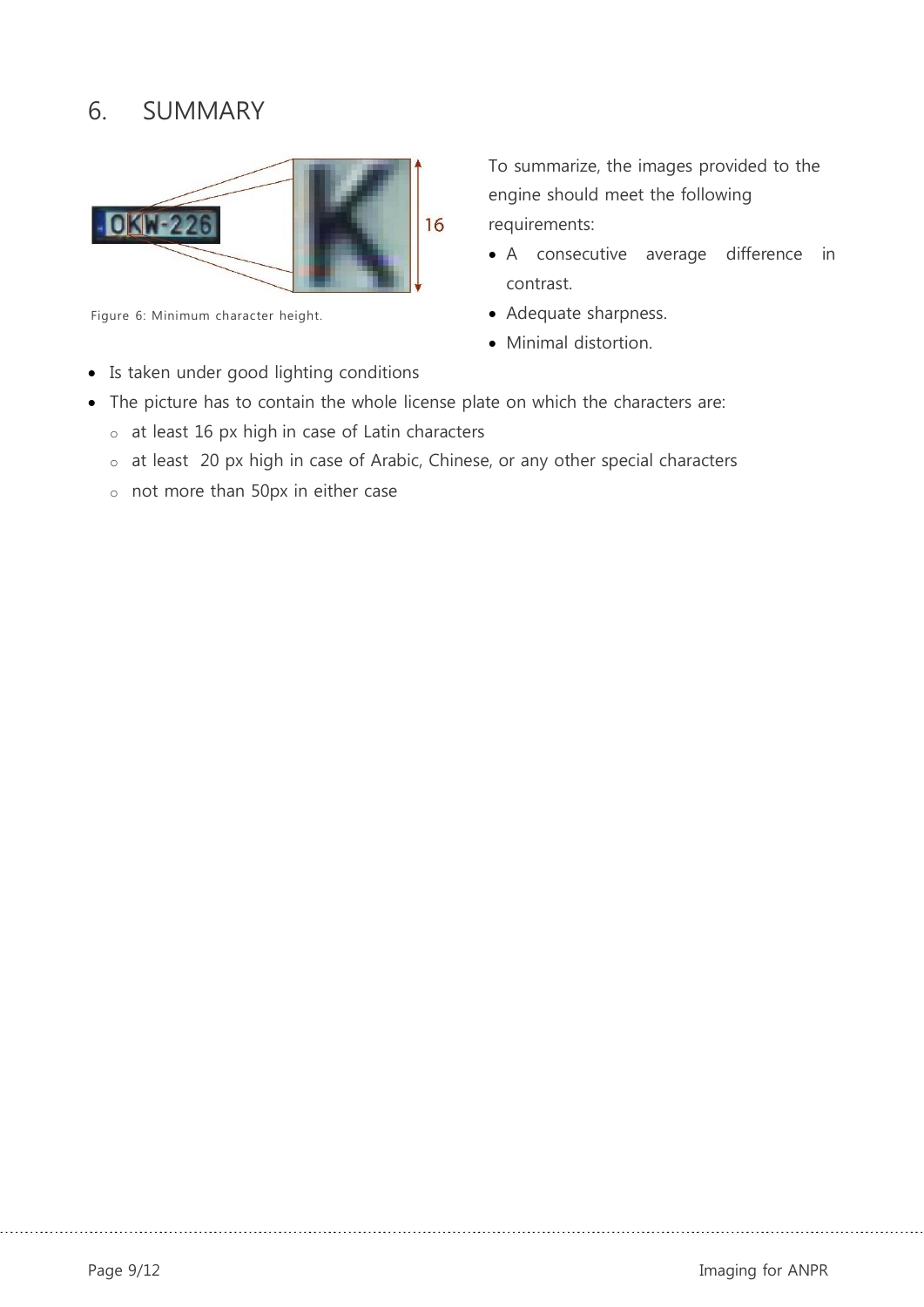## <span id="page-9-0"></span>7. USING CROPPED IMAGES FOR ANPR

In some cases there may be a need to crop the source images. While it is possible to use cropped images, these also have a set of criteria that have to be met:

- All the previously mentioned rules apply to the cropped image as well. Therefore, the image should contain a license plate:
	- o with good sharpness
	- o with high contrast
	- o under good lighting conditions
- The characters have to be at least 16 pixels high (20 in case of non-Latin characters) and the line width of the characters has to be at least 2 pixels.
- When cropping the images, make sure that on the cropped image there is some space between the license plate and the edge of the image. The engine will not recognize characters on pictures that only contain the license plate and nothing else. In very simple terms, do not crop the images at the edge of the license plates.

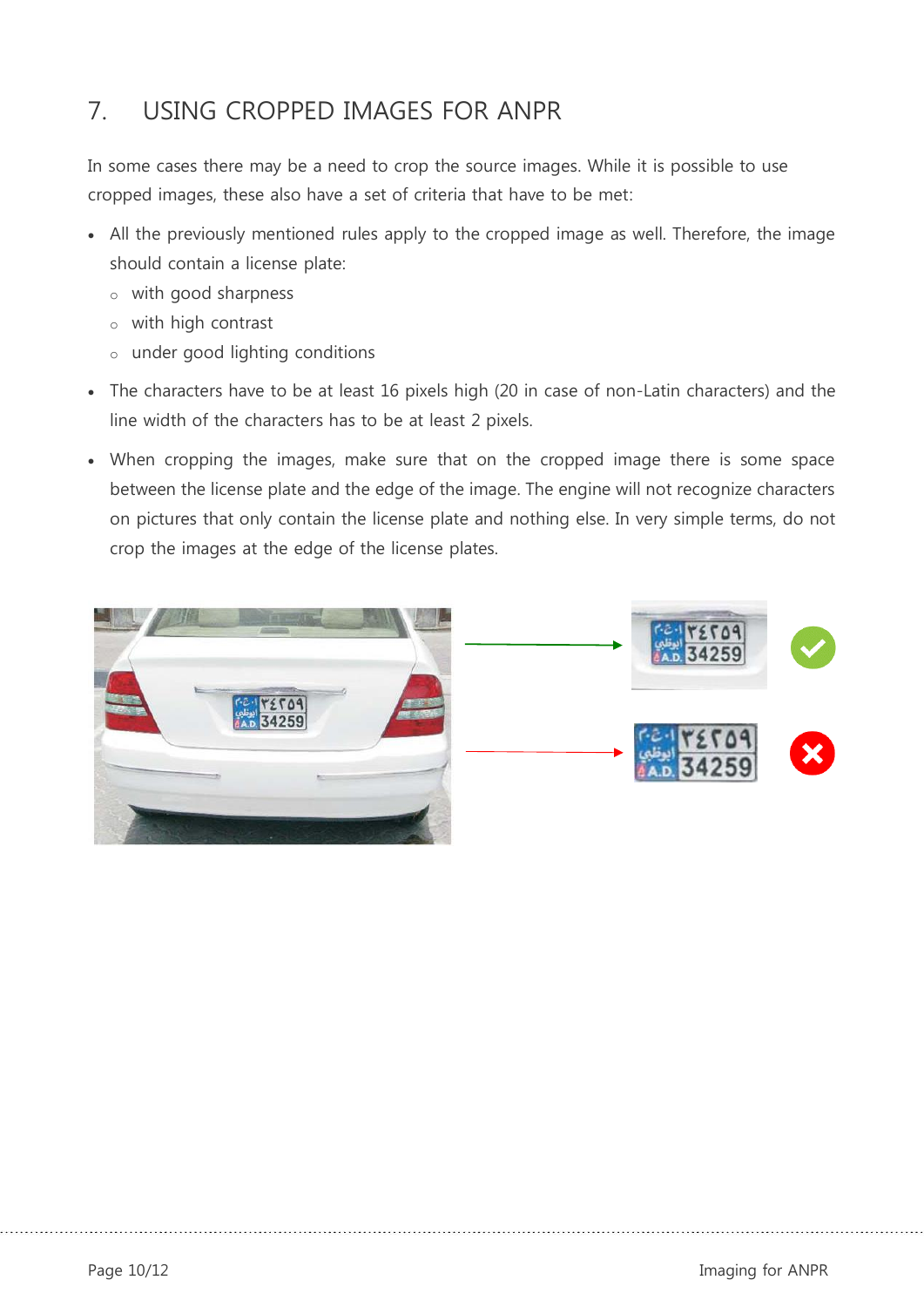

The examples clearly demonstrate that a proper image is not cropped at the edges of the license plate. Some space is left between the license plate and the edge of the image. If the above mentioned criteria are met, then the engine should have no issues with recognition when cropped images are used for recognition.

Page 11/12 Imaging for ANPR